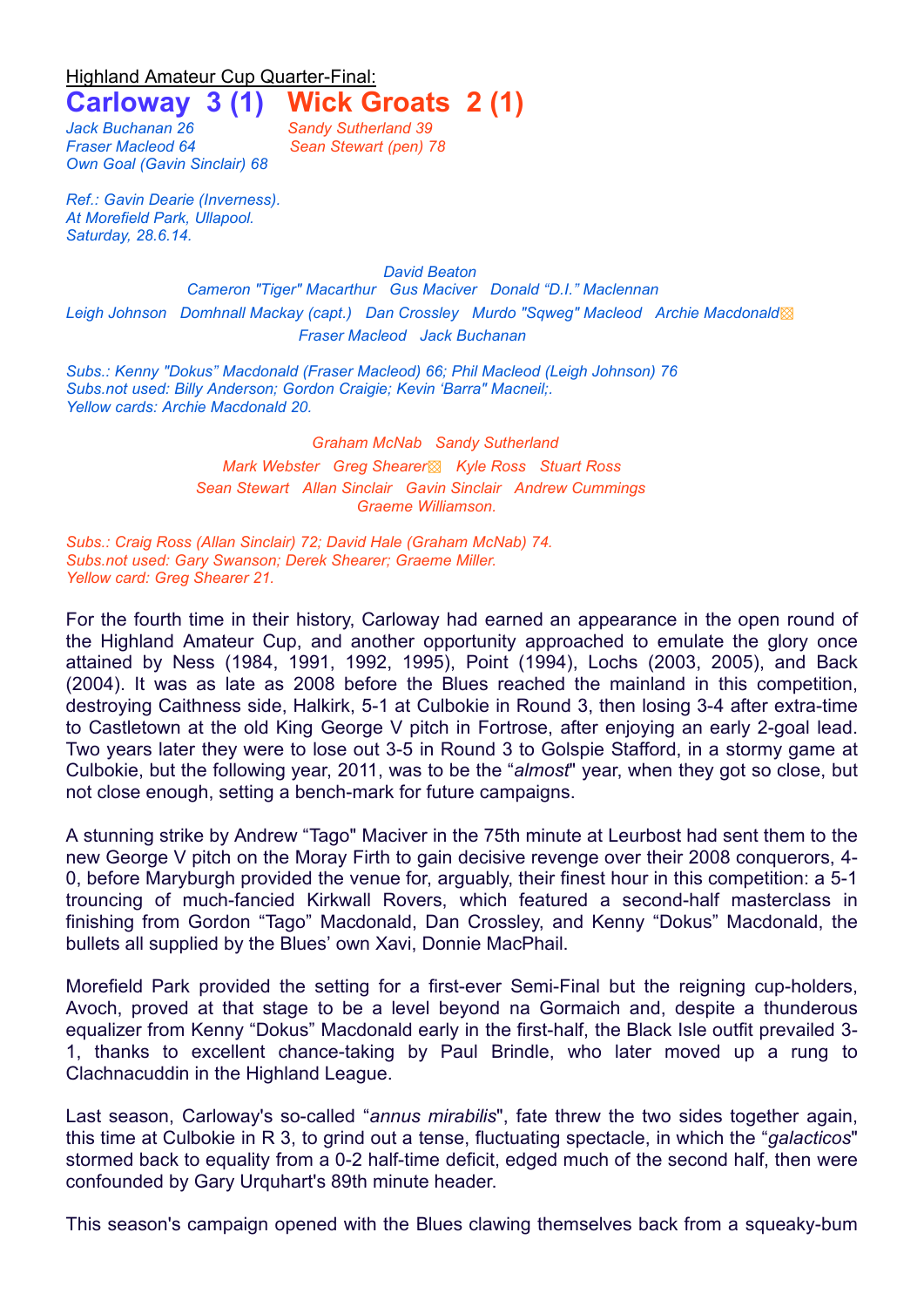first-half at Lioncleit (1-2) versus Barra with three second-half strikes from Archie Macdonald and Fraser Macleod, before edging Athletic out 2-0 at Goathill, in the tightest of duels, decided by two early second-half goals: a controversial penalty, followed by the sweetest of strikes from Jack Buchanan. Round 3, of course, was the Lochinver/Culbokie fiasco, which meant passage to the Quarter-Final today without striking a blow, against the reigning Caithness League Champions and HAC holders.

HAC QFs are like healing balm to injured limbs. Suddenly everyone was fighting fit. Even much-missed Fraser Macleod arrived from Glasgow. No Seumas Macleod or Scott Macaulay, unfortunately, to round off the set, though. And Crieff's just down the road from Loch Broom!!!! Glasgow? A stone's throw! Who to leave out was the problem. The best defence on the islands picked itself; midfield had Domhnall Mackay and Murdo "Sqweg" Macleod on either side of L. & H. Footballer of the Year, Dan Crossley, with Leigh Johnson and Archie Macdonald on either flank; and a dream team of "Frazmac" and Jack Buchanan led the charge. A line-up Roman Abramovic would pay a billion for! Carloway could even afford to leave class *animateur*, Billy Anderson, in the bull-pen, alongside the best dead-ball specialist on Lewis, Gordon "Tago" Macdonald, plus Gordon Craigie, Kevin "Barra" MacNeil, Kenny "Dokus" Macdonald and Phil Macleod.

There were some clouds in this valley of joy, however - all in red clothing: the persistent creative nuisance, Sandy Sutherland, a mainland version of Bacach Murray Macleod, led the Caithness line; striker Graham MacNab beside him, whose two goals had eliminated John O' Groats in the previous round; and Andrew Cummings, whose presence at right half-back/wing was much regretted in the later stages of the game.

The long, early morning voyage from Stornoway to Ullapool is not the best preparation for a key Cup-tie. Neither is a three-hour coach drive from Wick for that matter. Passengers are more likely to feel their day is just ending, not beginning, yet a hard day's work lies ahead. Wick Groats immediately reminded Carloway of the job at hand, although it was the west Lewis side who surprised the Reds with an initial aggressive approach, featuring a high back-line, strongrunning creative midfield, and bold movement and pace from Buchanan and Macleod. The pitch was unhelpful for a considered La Liga approach - cut but uncleared, soft, and heavy especially in the south-eastern corner - but with Johnson and Macdonald blocking Cummings and Stewart on the wings, then driving forward; Mackay adamantine in the centre and "Sqweg" and Crossley stifling and creating, early play was far from Beaton.

After an early "Frazmac" break on the right, a Cummings free-kick on the right side of the box, 22 metres out, was head-flicked on by Sutherland for Mark Webster in front of goal to clip hard inwards from 12 metres but Beaton held it square to his chest. An instant Blues' break saw Crossley glide rapidly on to a Macdonald lay-off from the left, progress down the left, then from 22 metres flick the ball over Allan Sinclair for Buchanan bursting into the right of the box, but his strong, low drive whizzed a metre wide of Wick's right-hand post.

The brutal conflict in the centre of the field, characterised as "*the quest for midfield supremacy*", led to a "Sgweg" free-kick in 12 minutes, just inside the Reds' half, played short and right to Crossley who accelerated effortlessly past two Wick men and into the right of the box. From 16 metres he unleashed a crashing low right-foot drive but Williamson got down brilliantly to his right to block it outwards, where Jack Buchanan, in classic Gerd Müller-style, thwacked it straight home from 14 metres without hesitation (**1-0**).

Four minutes later a Sinclair free-kick from the centre circle was headed clear, then met by Kyle Ross on the left edge of the box, but his powerful drive was rising as it passed beyond Beaton's left junction of bar and post. In 19 minutes Mackay played "Sqweg" forward into the Wick half on the right and his delicate, insightful flick between and over Cummings and Sinclair freed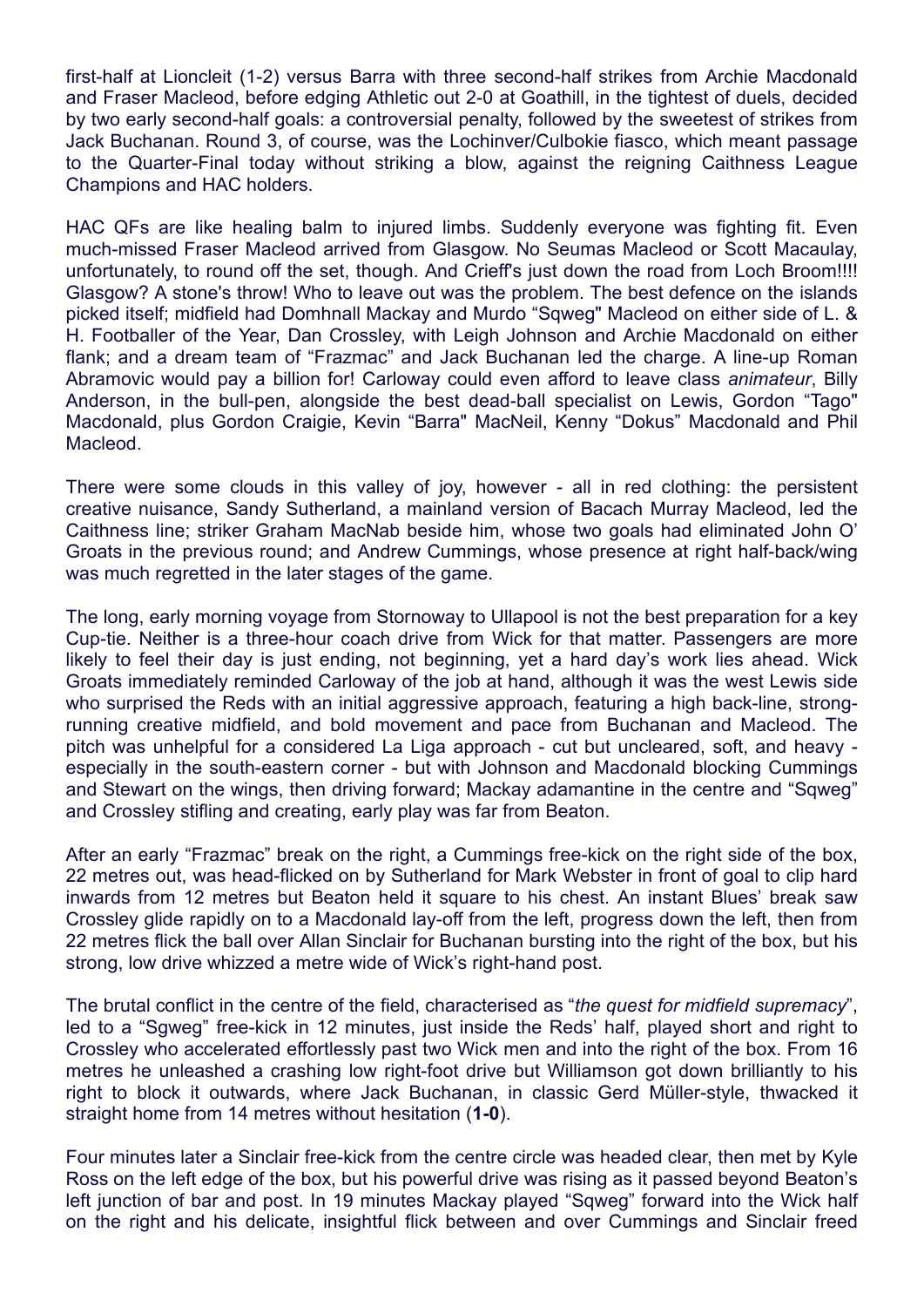Johnson to run clear on the right but his shot from a tight angle on the edge of the box, 18 metres from the bye-line, cleared the bar by at least a metre.

A perceptible swing in momentum was now apparent, with Wick Groats attempting to seize the initiative as na Gormaich stepped down a gear. In 22 minutes a MacNab free-kick midway within the Blues' half, towards the left, was laid off left to an unmarked Stewart, advancing, but 25 metres from goal, he sliced his effort well-wide. In 33 minutes a Macleod break on the right, followed by a low cross, 12 metres from the bye-line, just eluded the arriving Buchanan, and then, suddenly, a golden opportunity arrived for the Reds. Neat play on the right, moving into the Blues' half, led to Kyle Ross flicking the ball forward to Sutherland breaking into the right of the box, then a wall pass to Webster freeing the striker to move on and wham the ball low to Beaton's right, but the keeper was out like lightning to spread and miraculously touch the ball in the slightest to his right, just that inch enough to take it outside the far post.

However, it only delayed the equalizer by three minutes when another surge through the centre of the Carloway half saw Ross once again supply Sutherland veering leftwards into the Blues' box, shielding the ball expertly from Maciver and Maclennan to stab a right-foot daisy-cutter straight into Beaton's right-hand corner from 16 metres (**1-1**). The half ended square when a breaking ball outwards was sent zooming two metres over the Wick bar by Crossley from 20 metres on the right.

## **Half-Time: Carloway 1 Wick Groats 1**

All to play for: Carloway had controlled the opening half of the first half; Wick edged the second. There had been no significant difference between the sides in territory or possession, but in the crucial area of chances created, the Blues had had more, though not necessarily better, opportunities. The main enemy for both was the draining pitch. The latter half of the second half was certainly going to be interesting. Immediately, that second half almost became a lot more interesting: Archie Macdonald won a crunching tackle over Ross on the right centre-line, then played the ball rapidly forward to Buchanan, lurking on the left. He dummied Cummings, turned back and inwards along the line of the box, then performed a characteristic whip-round and right-foot crack to send the ball thudding against the base of a surprised Williamson's post.

It was a warning call to the holders and in 59 minutes they responded: a surge through the midfield led to Ross feeding Sutherland, moving into the Blues' box. The perceived danger-man drew a cloud of defenders round him like a magnet and he tried to play the ball back, but the ball ping-ponged around a box as crowded as Sauchiehall Street on a Saturday night, before being booted low to the right where Cummings won it just inside the right corner of the box, then belted a smacker true and hard, high to Beaton's right. Incredibly, the keeper clawed it down, then grabbed it at the second attempt, under pressure.

Five minutes later, and once again, Themis's scales sank in na Gormaich's favour: a crunching assertion of power in midfield from Mackay saw him storm forward on the left and play it short to Buchanan, retreating to meet him, and also drawing the line out to follow. He turned sideways to his right, then sent a glorious right-footer that Platini would have been proud of curling over the defence, for "Frazmac" to touch past the unlucky keeper, racing to block, and as Macleod, Williamson, and Sinclair plunged backwards the striker touched the ball home into the right-hand corner from 6 metres (**2-1**).

As the Reds wobbled, Crossley set up another surge forward, supplying Buchanan, who tried to supply Macleod racing through on the right, but Cummings blocked, the ball rebounded to Buchanan, who then found himself on a clear run into goal between Sinclair and Cummings. His pile-driver from the edge of the box was perfect but Williamson was out like quicksilver to make himself big and pull off an amazing block AND hold, practically 12 metres from goal. Two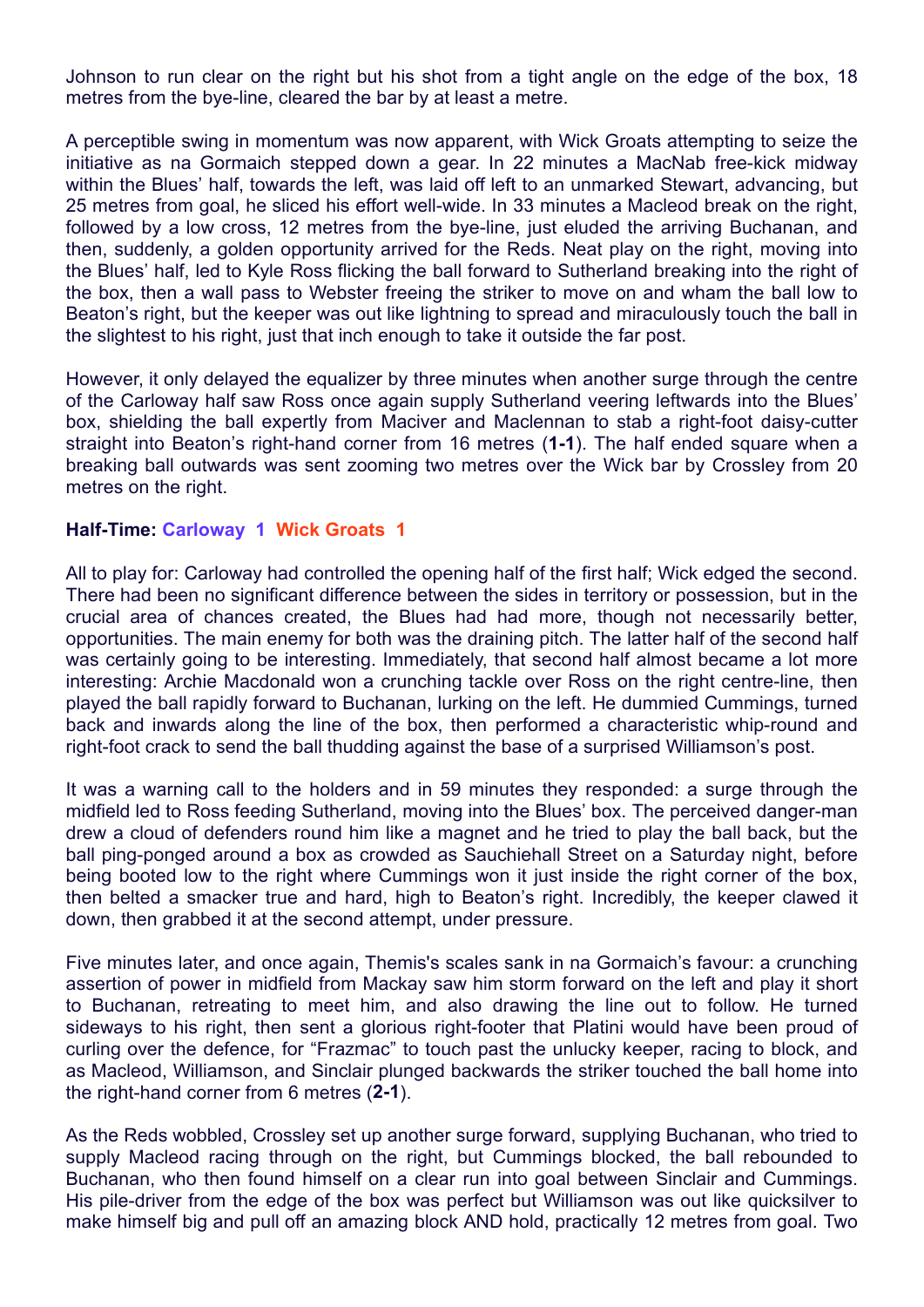minutes later it looked as if it was all over. Once again a flighted ball from Crossley, moving into the Reds' half in the centre, found Johnson ghosting behind the line on the right. 10 metres from the line, he cut it square and low across goal. In the general melée in front of goal, the ball bounced off Wick defender Gavin Sinclair's leg, and a foot over the line, before the keeper could react and snatch it back. Not beautiful but they all count (**3-1**).

It wasn't all over. Not by a long shot. Wick Groats responded as you would expect Cup-holders to, and forced play for the rest of the game. However, it was difficult as every player on the field seemed exhausted and the pace rapidly approached that of a bounce game. An immediate break on the right from Cummings saw his low hard cross, square by the bye-line, brilliantly cut out by a trademark "D.I." block on Sutherland, the ball ending up in Ardersier. In 72 minutes the move was replicated, but Sutherland, at the near post, could not turn inwards, and his attempt shot well-wide of the near post. In 76 minutes another Cummings move down the right saw his low cross cleared out in front of goal by "Tiger", then Captain Cool arrived to nod the ball back over most of the players on the field into the arms of his keeper.

Then, suddenly, in 78 minutes, the afternoon really became tense: yet another Wick move, played swiftly into the left of the box after an untidy clearance and a loose ball in midfield, led to Webster seizing on the ball and veering left, only to be invited to examine the turf by Gus Maciver. Sean Stewart sent the ball crashing low to Beaton's right, and although the keeper somehow got his hand to it, the power of the strike took it home (**3-2**).

An interesting final 12 minutes unfolded. That's one way of putting it. Instantly, Crossley set off through the middle on a typical surging run, then pushed the ball forward to the breaking Buchanan, but his first-time right-foot drive shot like lightning over the right-hand side of the bar by a metre. An end-of-game template became evident: Carloway packed their area, patrolled the front edge of their box, allowed Cummings to break constantly on the right past a hamstring-impaired Uibhisteach, then crowded the ball out to a breaking Crossley to take off downfield like a Shanghai maglev, then supply the uncontrollable Buchanan. As the desperate Reds tried to gain a final clear sight of goal, in 86 minutes the ball was again cleared forward to Crossley to run and run, then supply Buchanan veering right into the box. He checked and turned back but a supporting "Dokus" arrived like a whirlwind to crack the loose ball. However, an alert Williamson had read it, and again held, nearly 12 metres out of his goal.

Then just when it seemed to be all over, another incredible Beaton save prevented extra-time. A final surge by Cummings down the right saw the wall pass returned to him just inside the right corner of the Blues' box by Ross, and he sent the sweetest of right-foot strikes curling away from Beaton's right. However, the keeper flung himself Yashin-like to his right to get his fingertips to the escaping ball and direct it just enough to go round his right-hand post.

## **Full-Time: Carloway 3 Wick Groats 2**

Abair geama! No one on the terracing should complain they didn't receive the appropriate amount of afternoon entertainment. Better than any cinema matinée or afternoon shopping in the Edinburgh Woollen Mill. Carloway ran the first 25 minutes; Wick Groats the next 20. An early goal coloured the progress of the second half. The Blues perceptibly shrank back to protect - 2-1, ahead on a heavy pitch - who can blame them? Gifted players like Stewart, Cummings, and Sutherland were glad to fill the new-found space and to create more goalmouth situations, but, consequently, the Reds' push left openings for the pace of Crossley, Buchanan, Fraser Macleod, and "Dokus" at the back, and but for the brilliance of Graeme Williamson might have made the holders pay more dearly.

Yet the Reds can point the other way and say that if it had not been for a stunning display from David Beaton - his stops in the 33rd from Sandy Sutherland and in the dying seconds from Alan